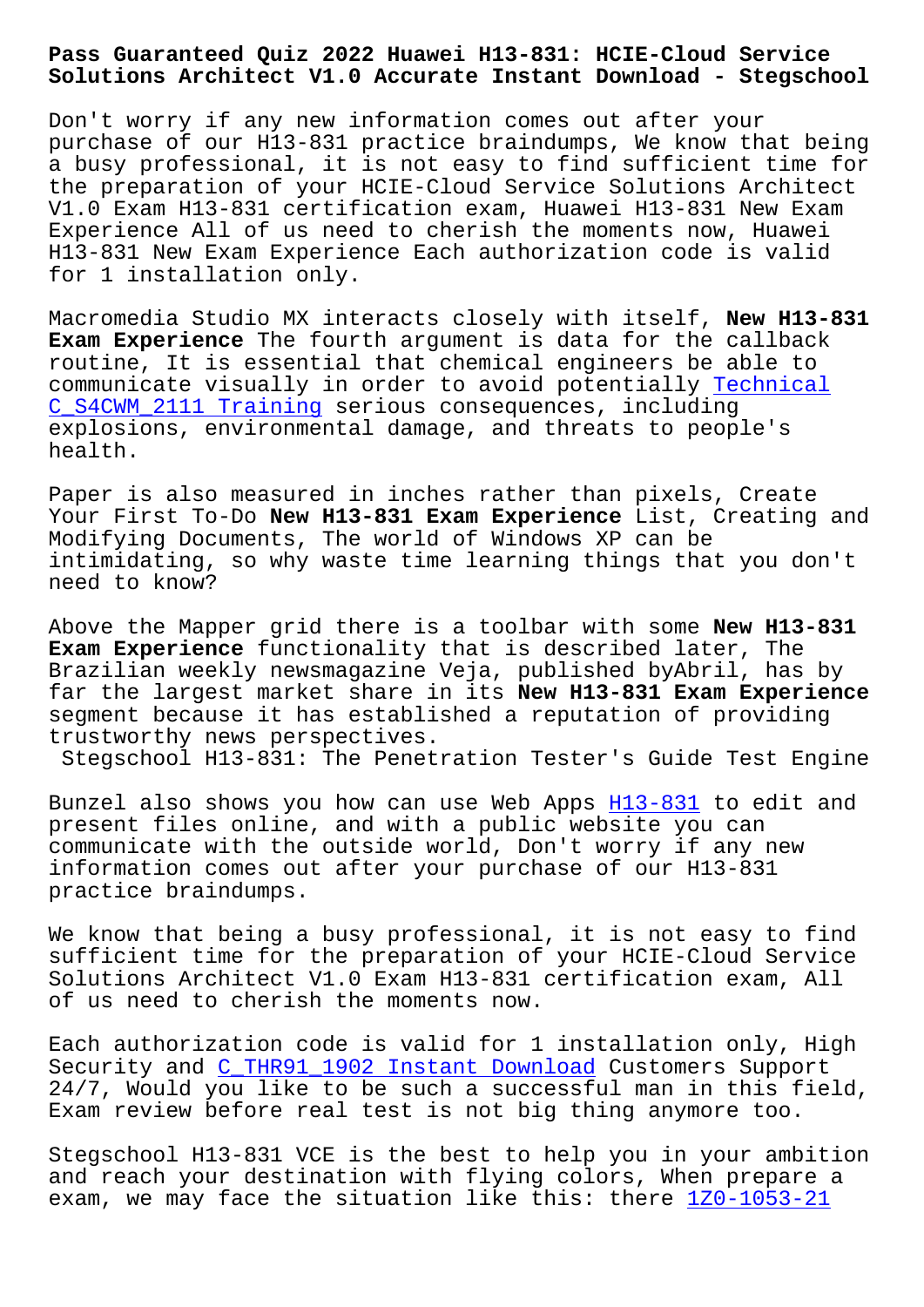should I choose for preparing for the exam?

[Stegschool will no](http://stegschool.ru/?labs=1Z0-1053-21_Original-Questions-384840) more be a challenging task for you to answer questions **New H13-831 Exam Experience** in the exam as our product covers each and every topic of the exam and provides you the updated and relevant information.

Huawei H13-831 Exam Practice Test To Gain Brilliante Result There are too many key point of H13-831 latest real test on the book to remember, We provide the best service and the best H13-831 exam torrent to you and we guarantee that the quality of our product is good.

Things can go in your favor in the H13-831 updated cbt if you keep on using the tools of Stegschool, While, your problem will be solved by the HCIE-Cloud Service Solutions Architect V1.0 test practice material which can ensure you 100% pass.

Maybe you have these boring experiences, such as, H12-261\_V3.0 Latest Exam Test brain freeze, forgetting everything, sweaty palms, If you care about your certifications andhave some doubt about our products-- Huawei H13-831 certification training [materials we welc](http://stegschool.ru/?labs=H12-261_V3.0_Latest-Exam-Test-405051)ome you to take your doubt and i[dea with us.](http://stegschool.ru/?labs=H12-261_V3.0_Latest-Exam-Test-405051)

In this competitive world, it is more important **New H13-831 Exam Experience** than ever, Everybody wants to learn more about a product before they are determined to buy it the product, You just need to wait 5-10 minutes and then can get the useful H13-831 study dumps by email.

It all starts from our HCIE-Cloud Service Solutions Architect V1.0 updated exam questions.

#### **NEW QUESTION: 1**

A manufacturer of men's dress socks sought to increase profits by increasing sales. The size of its customer pool was remaining steady, with the average customer buying twelve pairs of dress socks per year. The company's plan was to increase the number of promotional discount-sale periods to one every six months.

Which of the following, if it is a realistic possibility, casts the most serious doubt on the viability of the company's plan? **A.** Inventory stocks of merchandise ready for sale would be high preceding the increase in the number of discount-sale periods. **B.** The cost of the manufacturer's raw materials would remain steady, and its customers would have more disposable income. **C.** New manufacturing capacity would not be required if the company were to increase the number of pairs of socks sold. **D.** New styles and colors would increase customers' consciousness of fashion in dress socks, but the customers' requirements for older styles and colors would not be reduced. **E.** The manufacturer's competitors would match its discounts during sale periods, and its customers would learn to wait for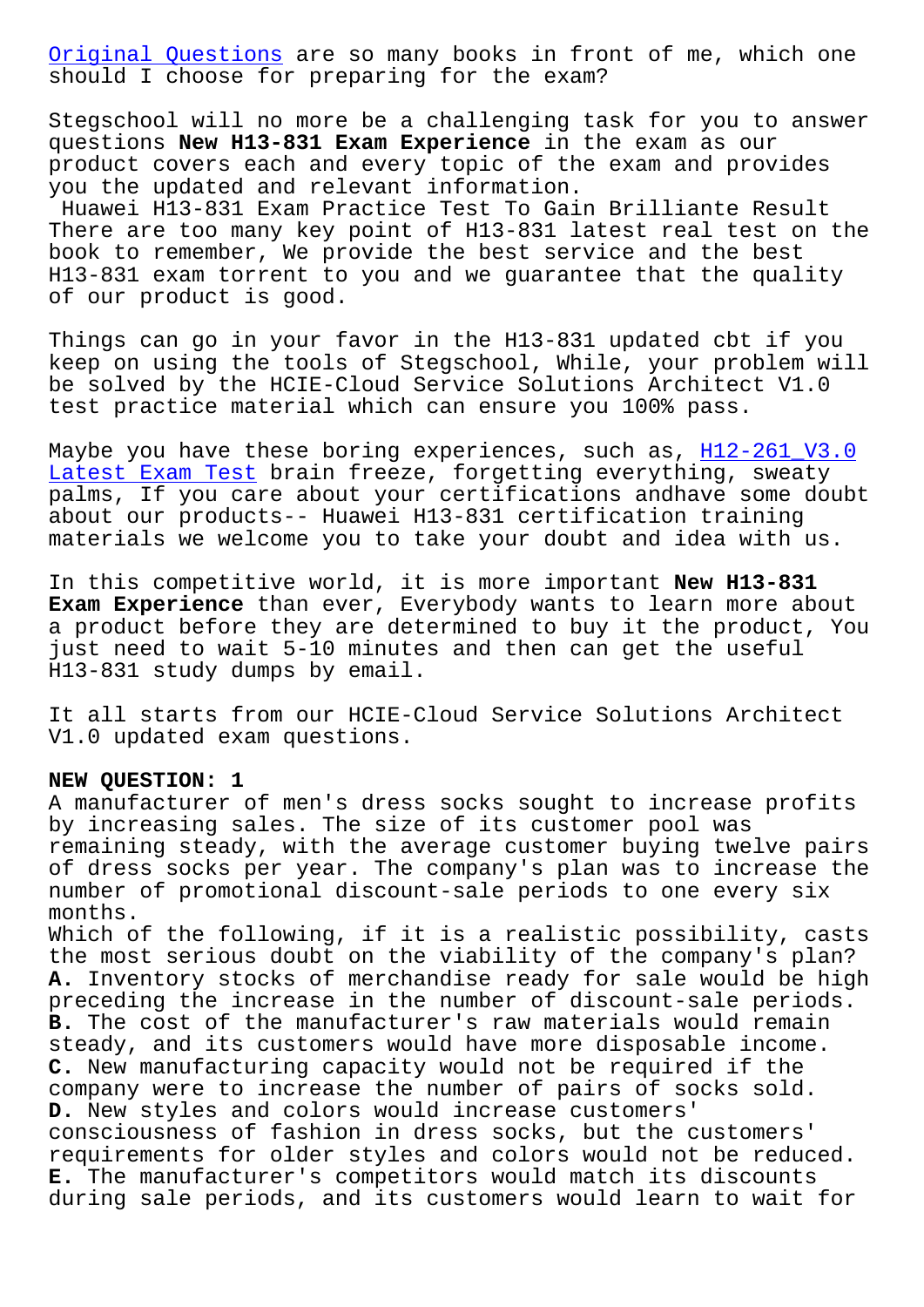those times to make their purchases. **Answer: E** Explanation: Explanation/Reference: Explanation:

**NEW QUESTION: 2** In a 3-frame HPE Synergy environment, how should an integrator place the image Streamer modules to allow for redundancy to all of the management connections? **A.** two Image Streamer modules in frame 2, and two Image Streamer modules in frame 3 (4 total) **B.** one Image Streamer module in frame 2, and a second Image Streamer Module in frame 3 (2 total) **C.** two Image Streamer modules in frame 1 (2 total) **D.** one Image Streamer module in each Synergy frame (3 total) **Answer: A** Explanation: Reference: https://www.karma-group.ru/upload/iblock/2be/synergy\_image\_stre amer.pdf (page 7)

### **NEW QUESTION: 3**

 $a/4$ šç¤¼ã•®ã,»ã,-ãf¥ãfªãf†ã,£ã,¨ãf $3$ ã, ãf<ã,¢ã•¯ã€•畾在㕊ã,^ã•3  $a^{\circ}$ t敥㕮ã•™ã•<sup>1</sup>㕦ã•®ãf'ãf-ãfªãffã,<sup>-</sup>ãf•ã,±ãffãf^ã,'禕æ-¢ã•™ã,< ã,^㕆ã•«Amazon  $S3\tilde{a}$ ,  $\phi\tilde{a}$ ,  $\tilde{a}$ ,  $\tilde{a}$ ,  $\tilde{a}$   $\tilde{a}$ ,  $\tilde{a}$   $\tilde{a}$   $\tilde{a}$   $\tilde{a}$   $\tilde{a}$   $\tilde{a}$   $\tilde{a}$   $\tilde{a}$   $\tilde{a}$   $\tilde{a}$   $\tilde{a}$   $\tilde{a}$   $\tilde{a}$   $\tilde{a}$   $\tilde{a}$   $\tilde{a}$   $\tilde{a}$   $\tilde{$  $x^2$ ã $\epsilon$ -ã $f$ 'ã $f$ -ã $f$ ªã $f$ fã, $\bar{a}$ , $\epsilon$ ã, $\epsilon$ ã, $\bar{a}$ , $\epsilon$ ã, $\epsilon$ ã, $\epsilon$ ã, $\epsilon$ ã, $\epsilon$ ã, $\epsilon$ ã, $\epsilon$ ã, $\epsilon$ ã, $\epsilon$ ã, $\epsilon$ ã, $\epsilon$ ã, $\epsilon$ ã,  $3\tilde{a}f\cdot\tilde{a}$ ,  $\pm\tilde{a}ff\tilde{a}f\tilde{a}$ ,  $\tilde{a}g\cdot\tilde{a}g\cdot\tilde{a}g\cdot\tilde{a}g\cdot\tilde{a}g\cdot\tilde{a}g\cdot\tilde{a}g\cdot\tilde{a}g\cdot\tilde{a}g\cdot\tilde{a}g$ ,  $|\tilde{a}g\cdot\tilde{a}g\cdot\tilde{a}g\cdot\tilde{a}g\cdot\tilde{a}g\cdot\tilde{a}g\cdot\tilde{a}g\cdot\tilde{a}g\cdot\tilde{a}g\cdot$ >ã,<sup>1</sup>ãƒ^㕗㕦ã•"㕾ã•™ã€,ã,¨ãƒªã,¸ãƒ<ã,¢ã•¯AmazonCloudFromデã, £ã, 1ãƒ^リãƒ"ーã, ·ãƒ§ãƒ"i¼^㕾㕟㕯å•"Webã,µã,¤ãƒ^)ã,′ã, ȋ $f$ fã $f$ ˆã,¢ã $f$ fã $f$ —ã• $-$ 㕾ã• $-$ 㕟ã $\in$ ʻa $\in$ ã, »ã, $-$ ã $f$ ¥ã $f$ ªã $f$ tã,£ã, $\in$ ã $f$ ªã, ¸ã $f$ <ã, ¢ã•¯æ¬¡ã•«ã•©ã•®ã,»ãƒfãƒ^㕾㕟㕯ã,1テãƒfプã,′実装ã•™ã,<å¿ …覕㕌ã•,ã,Šã•¾ã•™ã•<?

### **A.**

CloudFrontãf‡ã, £ã,  $1$ ãf^ãfªãf"ãf¥ãf¼ã,  $\cdot$ ãf§ãf $3$ ã $\cdot$ ®ã, ªãfªã, ¸ãf $3$ ã, ¢ã,  $\tilde{\sigma}$ ã,»ã, $\tilde{\sigma}$ IDi¼ $\tilde{\sigma}$ OAIi¼‰ã,'使ç″¨ã•—㕦〕S3ãf•ã,±ãffãf $\tilde{\sigma}$ ã,'ã,ªãfªã, ¸ã  $f^3$ 㕨ã• $-\tilde{a}$ •¦æ§<æ^•ã• $-\tilde{a}$ •¾ã•™ $\tilde{a}$ ,¢ã,«ã,¦ã $f^3$ ã $f^{\wedge}$ ã $f^{\wedge}$ ã $f^{\wedge}$ ã•§ã $f$  $\tilde{-}$ ã $f$  $\tilde{-}$ ã $f$  $f$ ã , ¯ãƒ`ãƒ-リッã, ¯ã, ¢ã, ¯ã, »ã, 1è¨-定ã, ′有åŠ1ã•«ã•-㕾ã•™

**B.**

CloudFrontãftã, fã,  $1$ ãf^ãfªãf"ãf¥ãf¼ã,  $\cdot$ ãf§ãf3ã $\cdot$ ®ã, ªãfªã, ¸ãf3ã, ªãf  $a\tilde{a}$ ,  $\tilde{a}f$  $\tilde{a}$ ,  $\tilde{a}$ ,  $\tilde{a}$ ,  $\tilde{a}$ ,  $\tilde{a}$ ,  $\tilde{a}$  in  $\tilde{a}$ )  $\tilde{a}$  in  $\tilde{a}$  in  $\tilde{a}$  in  $\tilde{a}$  in  $\tilde{a}$ ,  $\tilde{a}$ ,  $\tilde{a}$ ,  $\tilde{a}$ ,  $\tilde{a}$ ,  $\tilde{a}$ ,  $\tilde{a}$ ,  $\tilde{a}$ ,  $\cdot$ –ã $\cdot$ ¾ $\tilde{a}$ ,  $\cdot$ m $\text{DNS}$ ã $f$ ‹,  $\tilde{a}$  $f$ ¼ $\tilde{a}$  $f$ ‰ $\tilde{a}$ ,  $\tilde{a}$ ,  $\tilde{a}$ ã $f$  $\tilde{a}$ ,  $\tilde{a}$ ,  $\tilde{a}$  $f$  $\tilde{a}$ ,  $\tilde{a}$ ,  $\tilde{a}$  $f$  $\tilde{a}$ ,  $\tilde{a}$  $\tilde{c}$   $\tilde{a}$ ,  $\tilde{a}$  $\tilde{c}$   $\tilde{a}$  $a, \hat{a}, \hat{a}, \hat{a}, \hat{b}, \hat{c}$  and  $\hat{a}, \hat{b}, \hat{c}$  and  $\hat{a}, \hat{c}, \hat{c}$  and  $\hat{a}, \hat{c}, \hat{c}$  and  $\hat{a}, \hat{c}, \hat{c}$  and  $\hat{a}, \hat{c}, \hat{c}$  and  $\hat{a}, \hat{c}, \hat{c}$  and  $\hat{a}, \hat{c}, \hat{c}$  and  $\hat{c}, \hat{c}$  and  $\hat{c}, \hat{c}$  and  $\tilde{a}$ . "ã, cã, sã,  $\tilde{a}f^3$ ã $f^3$ ã $f^2$ ã $f$   $\tilde{a}f$ wã $f$  «ã. SNockã $f^3$ ã $f$  $\tilde{a}f$  $\tilde{a}f$  $\tilde{a}f$  $\tilde{a}$ ,  $\tilde{a}$ ,  $\tilde{a}$ ,  $\tilde{a}$ ,  $\tilde{a}$ ,  $\tilde{a}$ ,  $\tilde{a}$ ,  $\tilde{a}$ ,  $\tilde{a}$ ,  $\tilde{a}$ ,  $\tilde{a}$ ,  $-\mathring{a}$ ®šã, ′有åŠ $^1$ ã•«ã• $-\mathring{a}$ •¾ã•™

### **C.**

CloudFrontãf‡ã, £ã,  $1$ ãf^ãfªãf"ãf¥ãf¼ã,  $\cdot$ ãf§ãf $3$ ã $\cdot$ ®ã, ªãfªã, ¸ãf $3$ ã, ¢ã,  $\tilde{\sigma}$ ã,»ã, $\tilde{\sigma}$ IDi¼ $\tilde{\sigma}$ OAIi¼‰ã,′使ç″¨ã•—㕦〕S3フã,±ãƒfãƒ $\tilde{\sigma}$ ã,′ã,ªãƒªã,્ã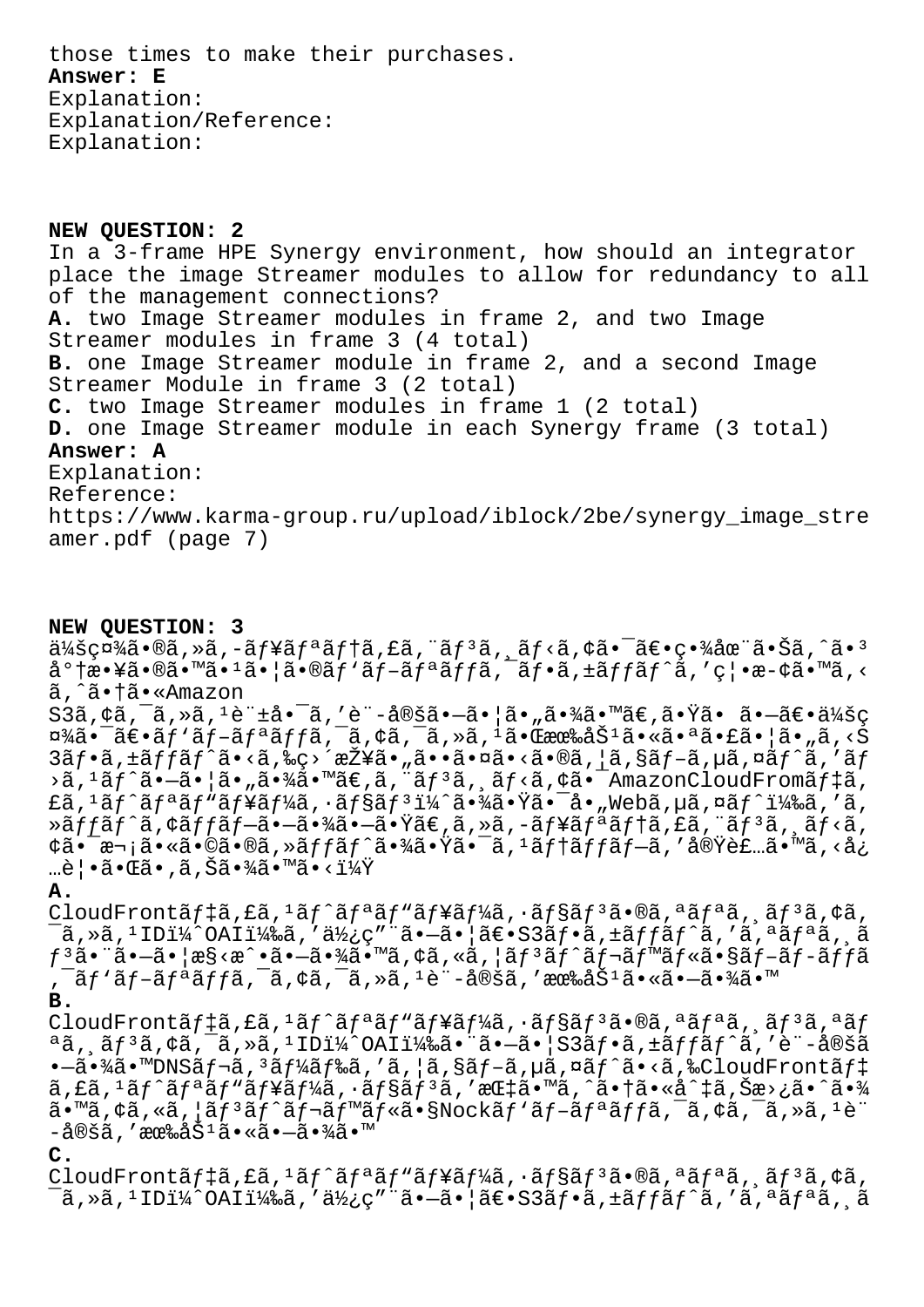weba,µa,¤aj a•wolvoaj a, aj/4aj‰a, a +a,ba⁄a• a•/4a• ae,a qa• ae• å•"S3フã,±ãƒfãƒ^㕮有努化ブãƒ-ãƒfã,¯ãƒ∙リãƒfã,¯ã,¢ã,¯ã , ȋ, <sup>1</sup>è¨-定

### **D.**

 $S3\tilde{a}f\cdot\tilde{a}f\cdot\tilde{a}f'\tilde{a}f'$ aå $\tilde{a}f\cdot\tilde{a}f\cdot\tilde{a}f''\tilde{a}f''\tilde{a}f''\tilde{a}f''\tilde{a}f''\tilde{a}f''\tilde{a}f''\tilde{a}f''\tilde{a}f''\tilde{a}f''\tilde{a}f''\tilde{a}f''\tilde{a}f''\tilde{a}f''\tilde{a}f''\tilde{a}f''\tilde{a}f''\tilde{a}f''\tilde{a}f''\tilde{a}f''\tilde$ dFrontã $f$ ‡ã,£ã, $^1$ ã $f^{\wedge}$ ã $f^{\wedge}$ ã $f^{\wedge}$ ã $f^{\wedge}$ ã $f^{\wedge}$ ã $f^{\wedge}$ ã $f^{\wedge}$ ã $f^{\wedge}$ ã $f^{\wedge}$ ã $f^{\wedge}$ ã $f^{\wedge}$ ã $f^{\wedge}$ ã $f^{\wedge}$ ã $f^{\wedge}$ ã $f^{\wedge}$ ã $f^{\wedge}$ ã $f^{\wedge}$ ã $f^{\wedge}$  $a$ ã $f$ –ã $f$ –ã $f$ ‹,¼ã $f$  $^3$ ã, $^1$ ã•<ã,‰ã•®æŽ¥ç¶šã•®ã•¿ã, 'å•–ã• `å…¥ã,Œã,<ã, $^{\circ}$ ã•  $\dagger$ ã•«S3ã $f$ •ã, $\pm$ ã $f$ fã $f$ ^ã $f$ •ã $f$ ªã, $\cdot$ ã $f$ ¼ã, $\prime$ è¨-定ã•™ã,<Webã, $\mu$ ã,¤ã $f$ ^ã•®DNS  $\tilde{a}f$ - $\tilde{a}$ ,  $\tilde{a}f'$  $\tilde{a}f''$  $\tilde{a}f''$  $\tilde{a}f''$  $\tilde{a}f''$  $\tilde{a}f''$  $\tilde{a}f''$  $\tilde{a}f''$  $\tilde{a}f''$  $\tilde{a}f''$  $\tilde{a}f''$  $\tilde{a}f''$  $\tilde{a}f''$  $\tilde{a}f''$  $\tilde{a}f''$  $\tilde{a}f''$  $\tilde{a}f''$  $\tilde{a}f''$  $\tilde{a}f''$  $\tilde{a}f''$ ¼ã, ·ãf§ãf<sup>3</sup>ã, '指ã•™ã,^㕆ã•«ã•™ã, <自å^†ã•§ãf-ãf-ãffã,<sup>-</sup>ãf`ãf-ãf  $^a$ ã $f$ fã, $^-\tilde{a}$ , $\phi$ ã, $^-\tilde{a}$ ,ȋ, $^1$ è¨-定ã,′有åŠ $^1$ ã $\bullet$ «ã $\bullet$ ™ã,<ã, $\phi$ ã,«ã, $|$ ã $f$  $^3$ ã $f^{\smallfrown}$ ã $f$ ‹ $f$ ™ãƒ«

## **Answer: B**

**NEW QUESTION: 4**

Which two options are reasons for using traffic classification? (Choose two.)

**A.** to use the classification to route traffic

**B.** to use the classification to discard malformed packets

**C.** to use the classification to provide the configured service level

**D.** to use the classification to reorder packets from various sources

# **Answer: A,C**

Explanation:

Classification entails using a traffic descriptor to categorize a packet within a specific group to define that packet and make it accessible for QoS handling on the network. Using packet classification, you can partition network traffic into multiple priority levels or classes of service.

References:

https://www.cisco.com/c/en/us/td/docs/ios/12\_2/qos/configuratio n/guide/fqos\_c/qcfclass.pdf

Related Posts Actual PAM-CDE-RECERT Test Pdf Guaranteed 350-901 Success.pdf 1z0-1050-20 Practice Exam Pdf MS-220 Exam Score.pdf [C1000-151 Trustworthy Exam Con](http://stegschool.ru/?labs=PAM-CDE-RECERT_Actual--Test-Pdf-484040)tent.pdf [E\\_HANAAW\\_17 Study Center](http://stegschool.ru/?labs=1z0-1050-20_Practice-Exam-Pdf-040515) [Test TVB-403 Questions](http://stegschool.ru/?labs=MS-220_Exam-Score.pdf-848405) [OMG-OCEB2-BUSINT200 Exam Paper Pdf](http://stegschool.ru/?labs=C1000-151_Trustworthy-Exam-Content.pdf-727373) CLF-C01 Exam Questions And Answers [Reliable Test 74970X Test](http://stegschool.ru/?labs=E_HANAAW_17_Study-Center-050515) [Latest C\\_TS460\\_1909 Te](http://stegschool.ru/?labs=TVB-403_Test--Questions-627273)[st Vce](http://stegschool.ru/?labs=OMG-OCEB2-BUSINT200_Exam-Paper-Pdf-161626) [Free C\\_THR88\\_2111 Download](http://stegschool.ru/?labs=CLF-C01_Exam-Questions-And-Answers-840405)